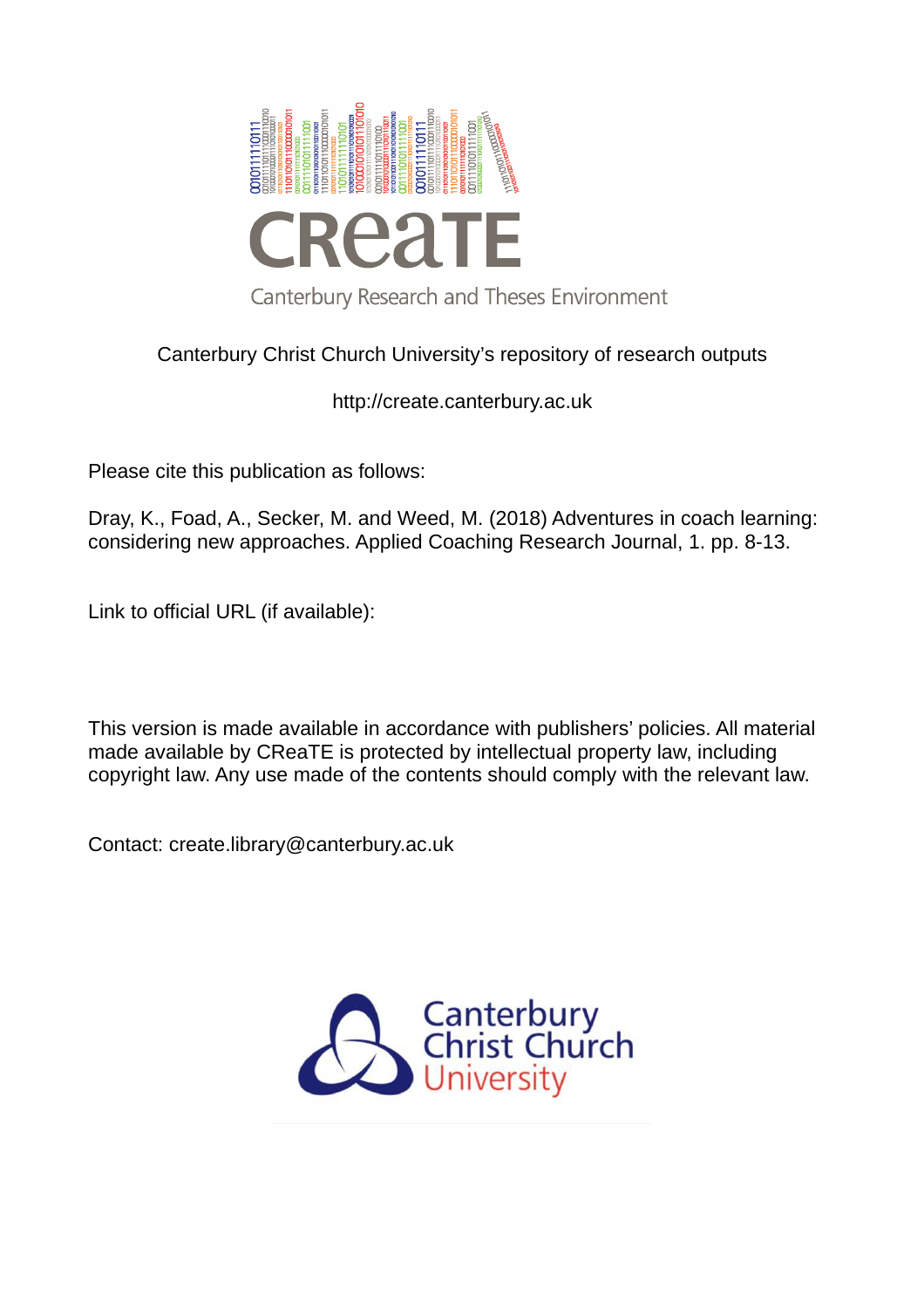# **Adventures in Coach Learning: Considering New Approaches**

Katie Dray, Abby Foad, Sarah Fullick, Michelle Secker and Mike Weed, The Centre for Sport, Physical Education and Activity Research (spear), Canterbury Christ Church **University** 

# **Abstract**

Understanding the most effective ways through which we can promote and deliver coach education and learning opportunities is vital to develop the sustainable workforce needed to both nurture talent at the highest levels and play a role in keeping people physically active. This article describes a research study that explored three different learning approaches (collaborative learning, problem-based learning and project-based learning) used in other sectors. The article discusses the available evidence for each of the learning theories and draws from case examples found during the research to explore how these learning approaches might be used in coach education.

# **Setting the scene**

<u>.</u>

At the heart of coach education and coach development activity is the understanding that, much like the importance of identifying ways in which sport participants learn, it is also of great benefit to better understand the ways coaches develop and learn the skills they need to be effective coaches. Research examining coach learning identifies that there are a number of different ways coaches learn, including formal approaches like doing qualifications or attending courses, but also that coaches place value on more informal ways of learning such as reflection, experiential learning and learning from other coaches.<sup>1</sup> In addition, the mode in which this is delivered is a rapidly developing landscape. The ever-advancing development of technology as a way to communicate and share ideas has seen a recent surge in online activity by coach developers, and represents an exciting new

<sup>&</sup>lt;sup>1</sup> Cushion, C., Nelson, L., Armour, K., Lyle, J., Jones, R., Sandford, R. and O'Callaghan, C. (2010) *Coach Learning and Development: A Review of Literature*. Leeds: sports coach UK (now UK Coaching).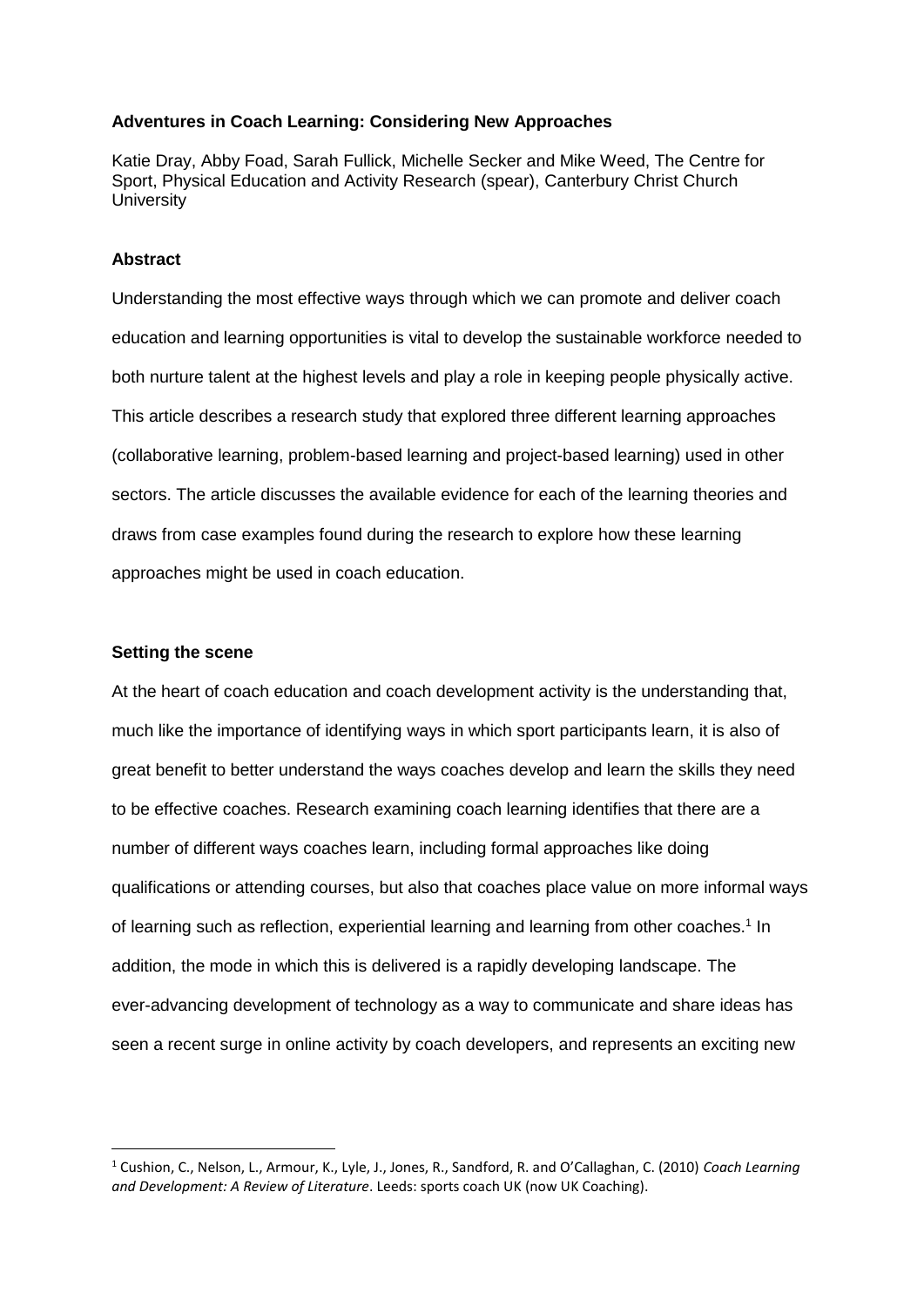challenge for engaging coaches in the learning process, potentially providing useful tools with which coach education might further develop its practices.

Due to the relative infancy of education and development in coaching, relative to training conducted in other sectors, this article reviews three different approaches to learning (collaborative learning, problem-based learning and project-based learning) that have been used in other sectors. The article briefly reports on the available evidence that supports these learning approaches and draws from specific examples used in other sectors to provide suggestions for how these might be used within coach education.

#### **Finding the evidence**

In order to explore the evidence for the learning approaches selected, an examination of existing reviews was conducted. This approach provides a way to rapidly access bodies of literature in defined areas where it is known research already exists. We searched online for existing and recent (2010–2017) reviews on which to conduct our analysis. These searches looked primarily for formal systematic reviews (which use systematic methods to select and analyse existing research studies) and where these were not available the search was expanded to utilise non-systematic reviews (such as narrative reviews). Available reviews were read to ensure they were relevant, resulting in the use of 23 different reviews.<sup>2</sup>

#### **The results**

-

#### **Collaborative learning: what is it?**

Collaborative learning might be considered an umbrella term for a variety of learning practices that involve people working together to develop ideas, solve problems, or create outcomes or products. In a collaborative learning environment, knowledge and

<sup>&</sup>lt;sup>2</sup> Reviews used can be identified in the main report.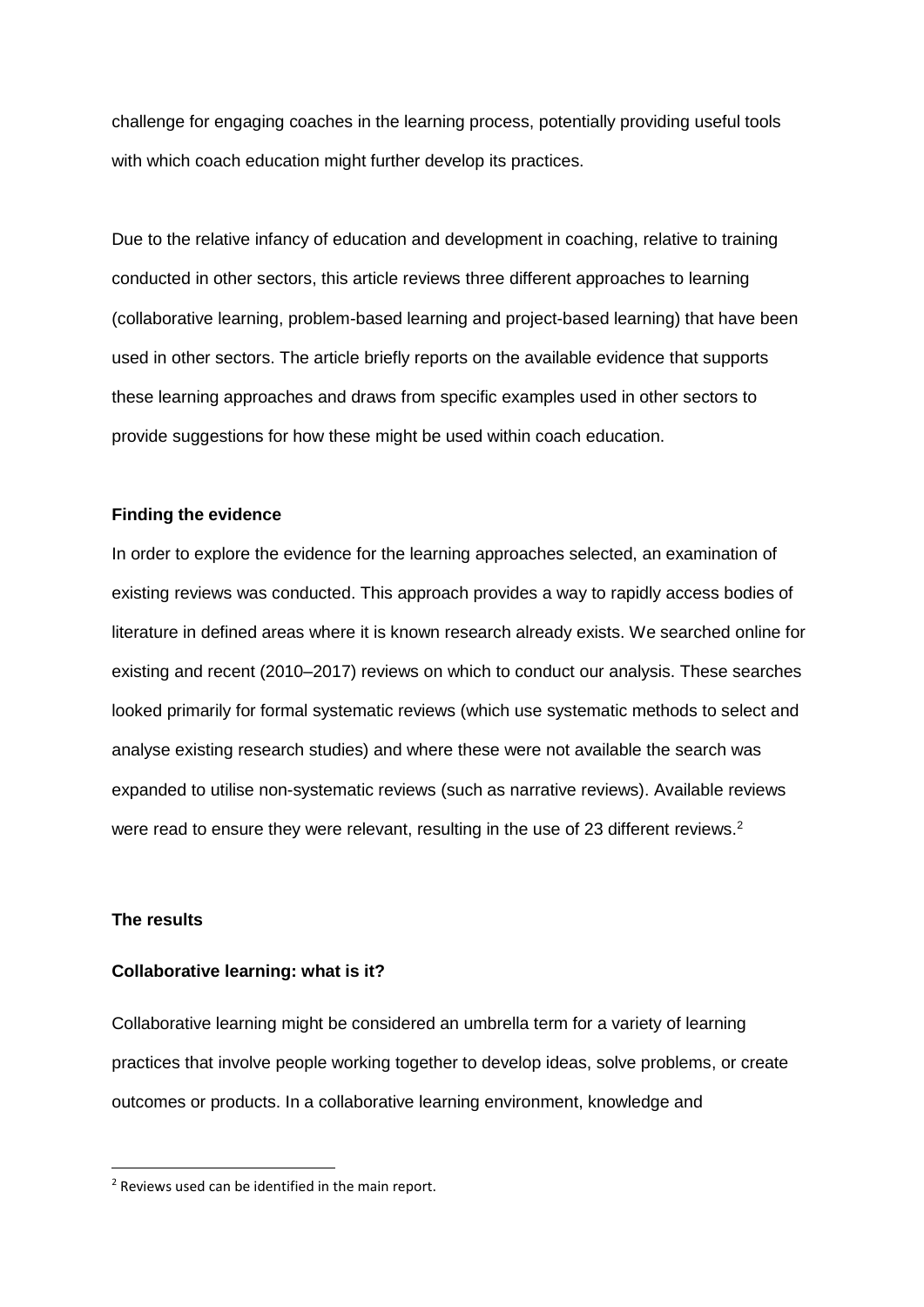understanding is shared as learners work towards common learning goals. Learning collaboratively allows learners to access a wider knowledge base, consider differing perspectives, and challenges learners both socially and emotionally to listen, assimilate and construct views in relation to their own. The collaborative learning environment places less importance on what might be considered traditional learning activities (formal teaching, note taking etc) and more emphasis on discussion and group processes that enable learning to emerge and develop.

#### **What evidence is there to support the use of collaborative learning?**

Key messages that emerged from the review:

- The interaction of the group when engaging in collaborative learning is important to both the effectiveness of the group and how much people want to be involved in it. This was particularly true when group members failed to prepare or there was unequal input. In contrast, highly interactive groups allowed more knowledge sharing and resulted in higher motivation and satisfaction among group members.
- The role of a tutor or leader in guiding and facilitating sessions was perceived as important by learners and this role should, ideally, allow the group some control over the learning direction, but offer support with both content and the management of group processes.
- A number of technological developments including mobile technologies have enhanced the capacity for collaborative learning and their use has been associated with improvements in learners' understanding of concepts, how they can be applied, problem-solving skills, and engagement and motivation to complete tasks.
- Using collaborative learning in teacher training has proved to be effective when supportive leadership, cultures and practices are in place. This includes buy-in from key stakeholders and, where necessary, improving the digital literacy of teachers.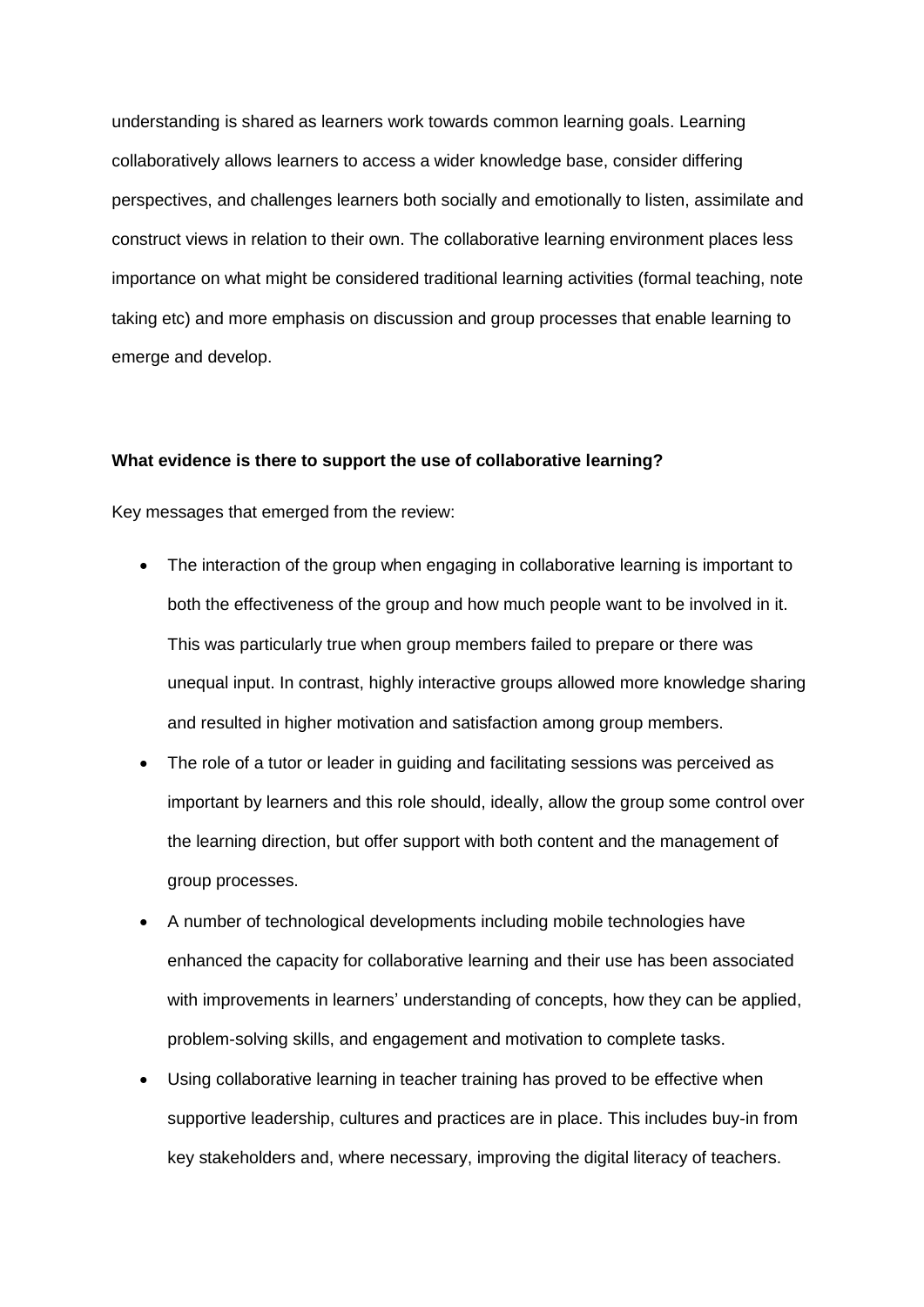#### **What does this mean for coach education?**

Learning collaboratively offers coaching and coaches a valuable opportunity to share knowledge, develop professional practice and work with others to generate solutions to coaching problems. Moreover, evidence from teaching suggests that using collaborative learning as continuing professional development has benefits for both the teacher and their students (potentially, in the case of the coach, and the athlete).

Mentoring provides a good example of collaborative learning, where two or more people are working together to enhance learning. Recent technological advances offer the opportunity to consider how mentoring might be conducted online, as e-mentoring. Although empirical support for this is limited at this time, it may play a useful role in coach education. A successful example of how this might be conducted has been taken from Mentornet  $3$ , a USA-based online service designed to match mentors and mentees in the STEM (Science, Technology, Engineering and Mathematics) subjects. Mentornet provides a good example of how a range of communication technologies might be used to encourage collaborative learning (eg online chats or Google Hangouts). Being able to engage in the mentoring process without having to be in a specific place and time may make connecting with mentors and mentees easier. Mentornet also provides a good example of processes that are designed to facilitate productive interactions and promote equal contributions, highlighted as important by the research above. For example, they provide weekly prompts or discussion points that account for the student's level of study and specific subject interests, and also provide suggestions for setting goals and boundaries for the mentoring process.

Other good collaborative learning practices that might be used by coaches include the development of working groups that set out to explore and provide solutions to coaching

-

<sup>3</sup>  [http://www.mentornet.net](http://www.mentor/)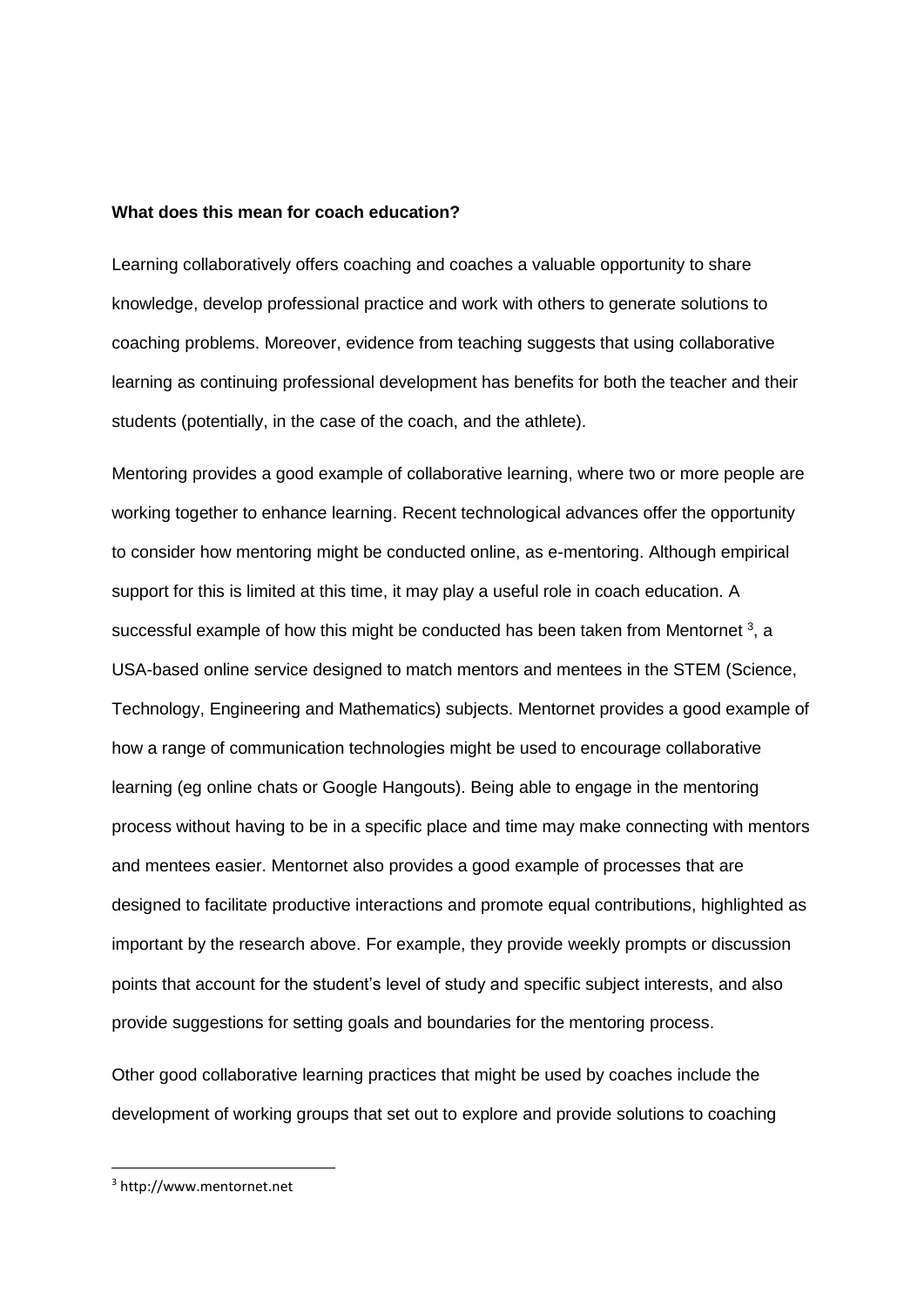problems. The research findings above suggest that groups might find it beneficial to include the role of a facilitator, and to agree on some structural elements to the group processes that ensure fair distributions of the contributions made to the group. Such groups might also consider how technology can play a role in bringing the group together in a more virtual environment if, for example, there is a need to reduce geographical or cost barriers.

# **Problem-based learning**

Problem-based learning is an approach used whereby the problem forms an initial starting base for learning where skills and expertise develop as a result of finding, creating and testing solutions. This helps learners develop not only subject-specific knowledge but also skills around problem solving. Savery (2006) suggests problem-based learning is a learner-centred activity that promotes responsibility and ownership, as well as collaboration with others. It relies on the provision of "ill-structured" problems (that represent real-world and messy problems) that allow the learner to explore and discover the nature of the problem and engage with the process to help resolve it. Problem-based learning often involves a degree of self-directed learning that is fed back to the group, and relies on good debriefing or analysis to establish effective solutions, or reflection on the process needed to get there.

# **What evidence is there to support problem-based learning?**

Key messages that emerged from the review:

 Many of the reviews around problem-based learning focus on higher education and professional practice qualifications, particularly in health (eg doctors, nurses and dentists).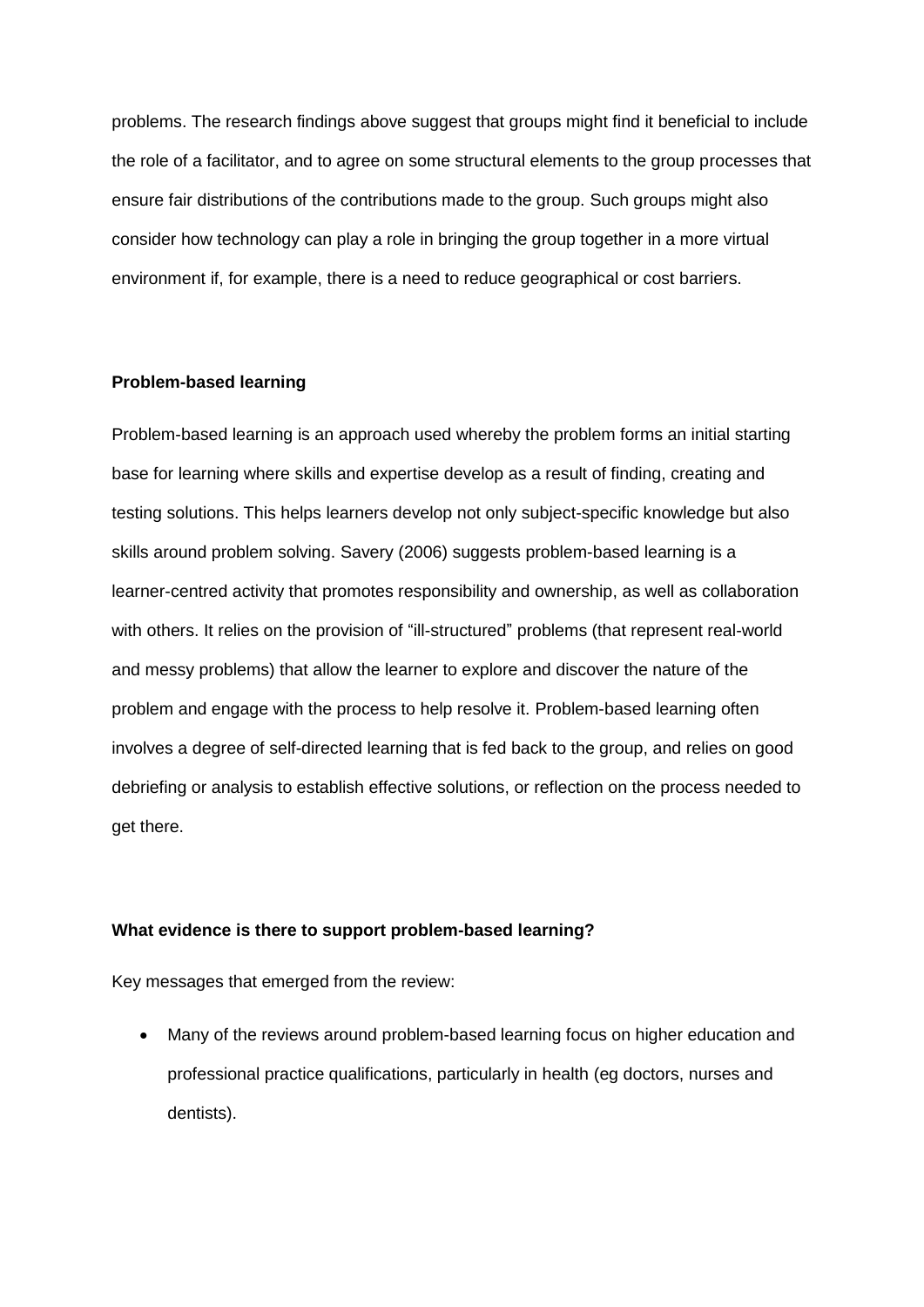- Although there was a concern around the quality and quantity of research studies available, reviews demonstrated that problem-based learning was effective in improving or developing particular learner outcomes (eg examination scores).
- Reviews were more confident in suggesting that problem-based learning demonstrates some effectiveness in developing particular skills (eg applying concepts, communication skills, flexible working, critical thinking and self-directed learning).
- The research also highlights that the problem-based learning environment can result in more positive perceptions of the learning process and those within it, and that learners appear to enjoy this mode of learning.

# **What does this mean for coach education?**

.<br>-

Problem-based learning may provide an effective way to work with, and develop solutions for, problems and issues that arise for coaches in the context in which they work. For problems to be effective learning tools they should be ill structured. This means that they are presented to the learner not as complete problems, but with the complexity of a problem in real life where the learner may have to go away to find out more information to first identify the problem and to develop workable solutions. It may be that coaching problems reflect the encounter of a specific situation that has not been faced before (eg how to prepare for a cup final) or it might be a problem related to a specific athlete (eg my athlete has developed unhelpful pre-competition nerves). For performance-based problems, such as those related to strategy or tactics, computer simulations might offer a valuable learning tool. London South Bank University<sup>4</sup> provides an example of this in the simulation game they generated in order to develop coaching and tactical skills among novice coaches. The programme enabled learners to apply selection strategies, physical conditioning programmes, tactics

<sup>4</sup> [https://www.lsbu.ac.uk/about-us/news/new-simulation-game-helps-sports-coaches-with-their-strategy\)](https://www.lsbu.ac.uk/about-us/news/new-simulation-game-helps-sports-coaches-with-their-strategy)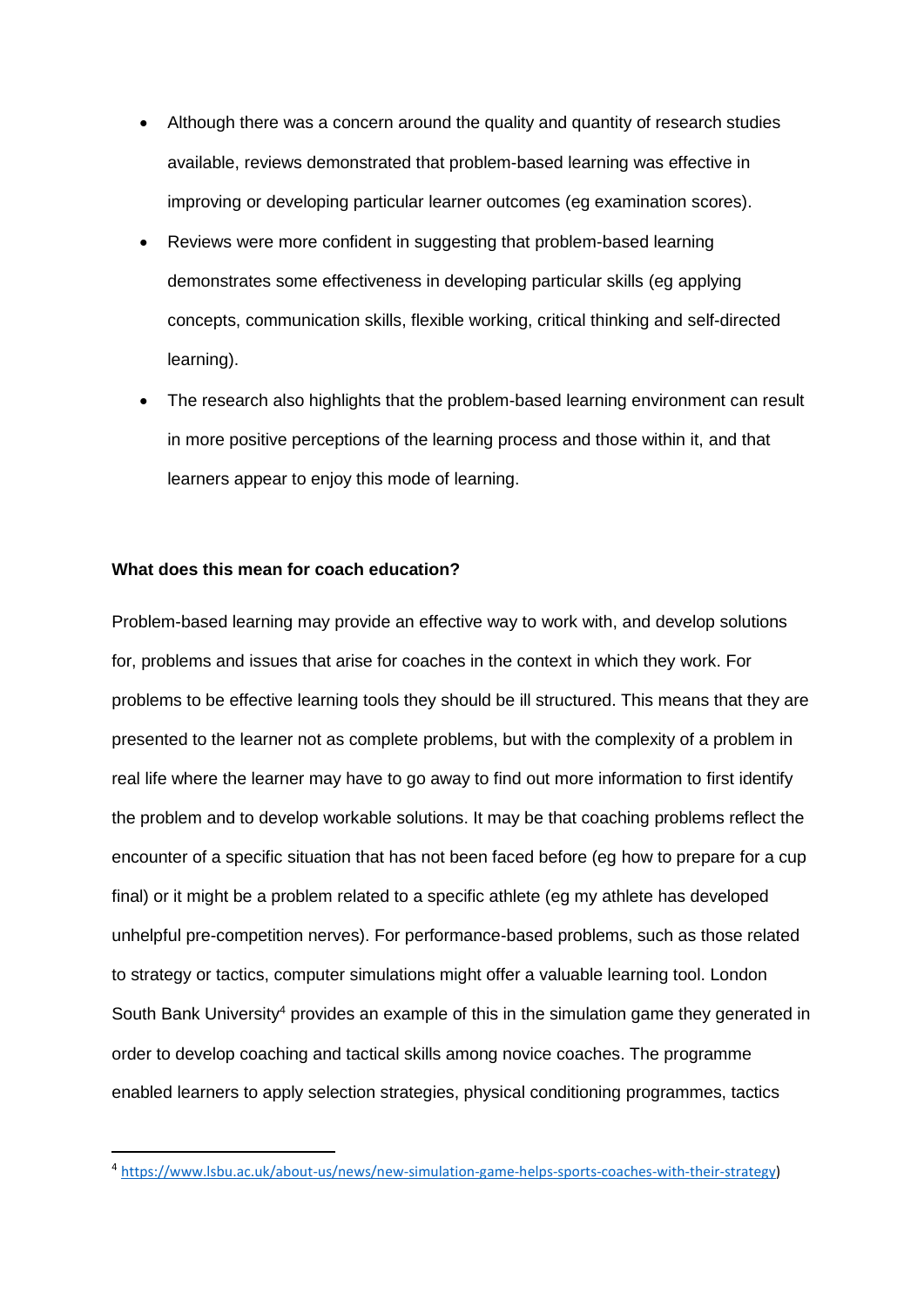and strategies to their virtual team and monitor their progress, and effectively monitor the effectiveness of their own solutions.

In addition to this, we should also recognise that problems in coaching do not necessarily have a performance focus and may, by their very nature, be more complex. Gilbert and Trudel (2001) highlight that simply presenting problems might not be effective in capturing the realities of coaching practice. For example in coaching practice, problems are not necessarily "presented" but need to be first recognised, acknowledging that problems emerge over time and might be influenced by events that have happened in the past weeks, months or even years. Given this, the most realistic problems for coaches to work with and learn from might be the actual problems they face. Here, some of the collaborative learning ideas discussed above might prove useful.

#### **Project-based learning**

Project-based learning shares many similarities with problem-based learning in that learning activities are often organised around working with a particular problem. However, the emphasis with project-based learning is the resultant project or product. Within a project-based approach learners are usually provided with specifications for a desired end product (build a rocket, design a website, etc) and the learning process is more oriented towards following correct procedures. The role of facilitator here is to provide more expert guidance and feedback within the process to achieve workable solutions to the problem.

As with problem-based learning, the learner is at the centre of the learning process, and learning requires the learner to be active in the process, rather than a passive receiver of information that is transmitted by a tutor, such as in more traditional classroom-based scenarios. This activity encourages the learner to develop skills to learn outside the classroom, which is a key attribute for successful professional practice. Project-based learning also contributes to the development of the softer skills often required for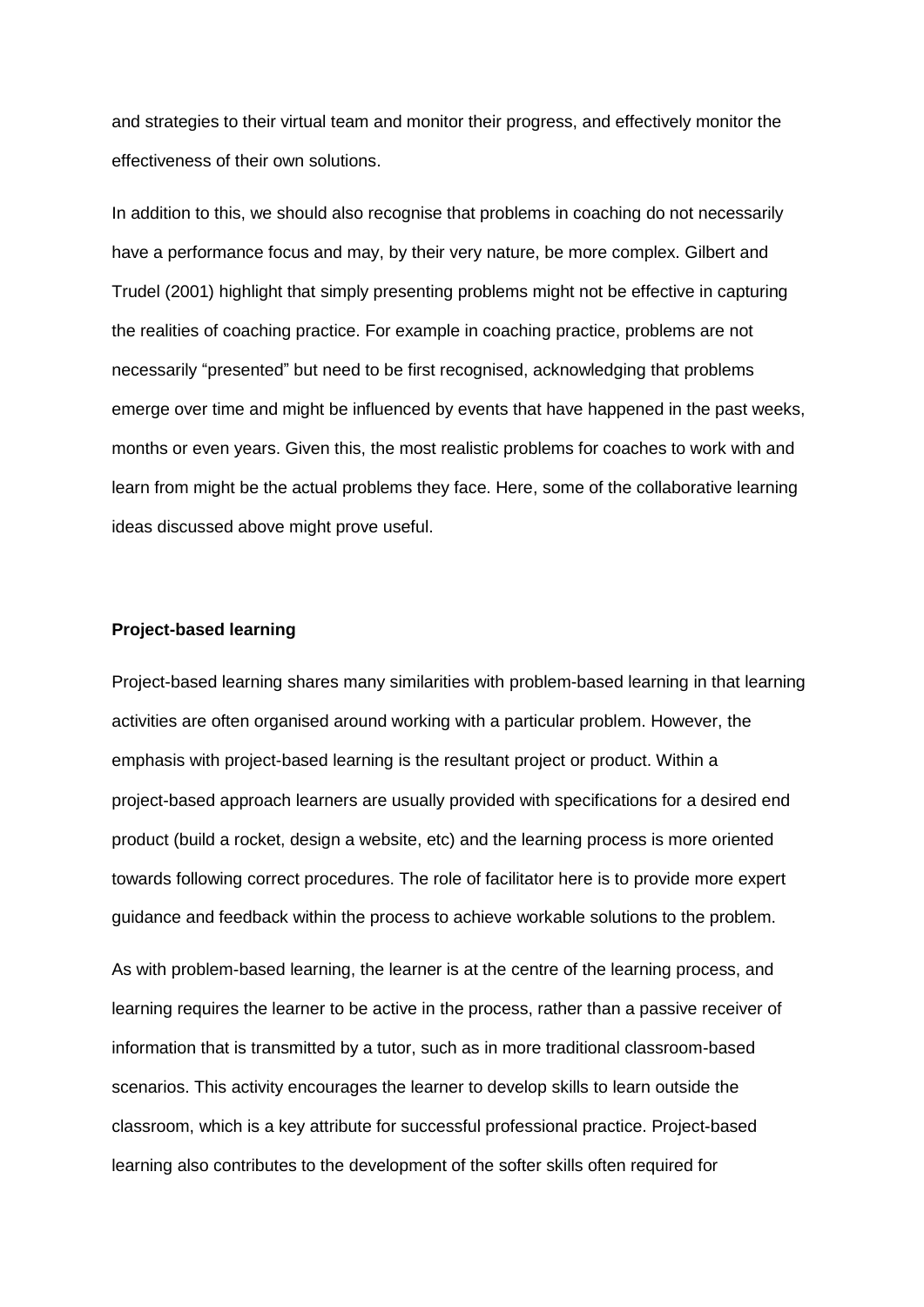professional practice, such as leadership, team building, communication and conflict resolution.

# **What evidence is there to support project-based learning?**

Key messages that emerged from the review:

- Studies exploring this area need more robust designs to allow stronger conclusions about the effectiveness of project-based learning.
- Project-based learning has been associated with the development of a number of skills and outcomes including increased motivation, improved content knowledge and test scores, improved debating skills and the ability to synthesise and elaborate knowledge. Project-based learning may also help to develop greater creative and deeper thinking relative to more traditional instruction.
- When some key "enabling skills" are present, project-based learning might be more effective. These include higher levels of self-directed learning and self-management skills.
- The role of support in project-based learning is key to providing learners with effective guidance on project management and to facilitate, but not control, the environment to allow learners to develop a sense of control and autonomy over the project.

# **What does this mean for coach education?**

Like the two previous approaches, project-based learning has been found to have a number of positive outcomes for learners; the active role of the learner in the process increases engagement and motivation for both the process and the subject area in which it is being used. Furthermore, the end product serves as an important motivator for learners. Project work for coaches might vary, for example coaches might learn about safeguarding and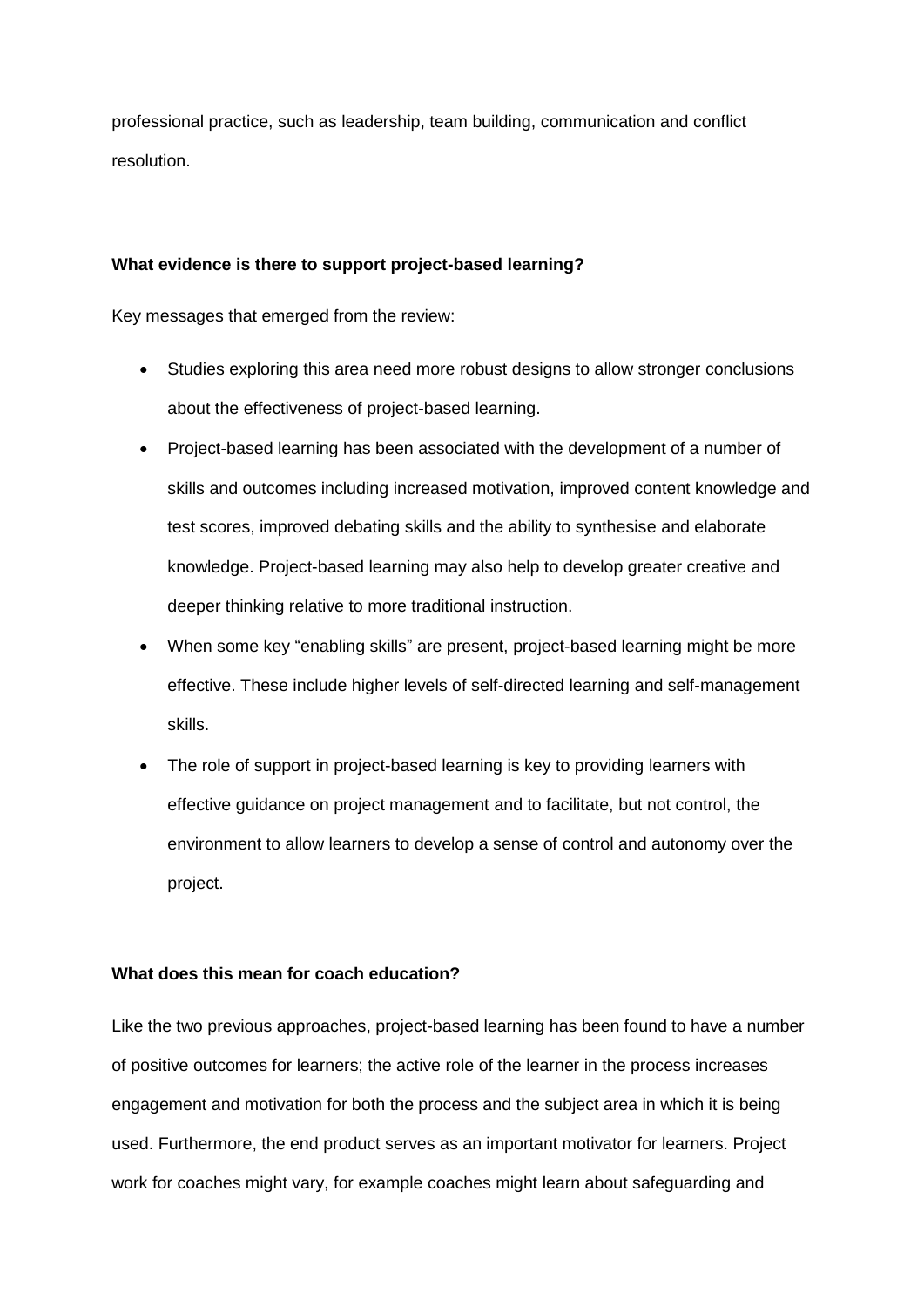welfare by producing a club guidance document, or may learn about coaching philosophy by drawing together an edited video of their coaching role models. Project-based learning might also serve coaches well in learning across different disciplines. For example, a coach might learn about biomechanical principles through producing a new piece of equipment for coaching, or learn about physiological testing by devising a way to test specific sport relevant parameters. A good example of this is where undergraduate media students at Canterbury Christ Church University develop a media project for a local football club. The football club meets with each group to describe their needs (eg to attract players for a new team) and the groups are asked to respond with a product that the football club are able to use. This is a good example of the support required for the learner during this process, highlighted by the research described above. Learners are introduced to principles and skills that enable them to work through the advertising process from start to finish, including meeting with the client and agreeing outcomes, generating a pitch to the client, and producing a "leave behind" portfolio of information that provides a rationale for their final product.

# **Summary and conclusions**

In order to develop a better understanding of what methods of coach education work, it is evident that a greater focus on research exploring the benefits and challenges of these approaches within coach education is warranted. Furthermore, understanding the impacts of such learning on the athletes being coached may provide further evidence relating to the effectiveness of this learning.

Despite the lack of research evidence specific to coaches, there are a number of applications to coach education that can be developed from the available literature and examples in this article. Although deriving from different approaches, the themes of collaboration and problem solving are inherent across all discussions, and the support of